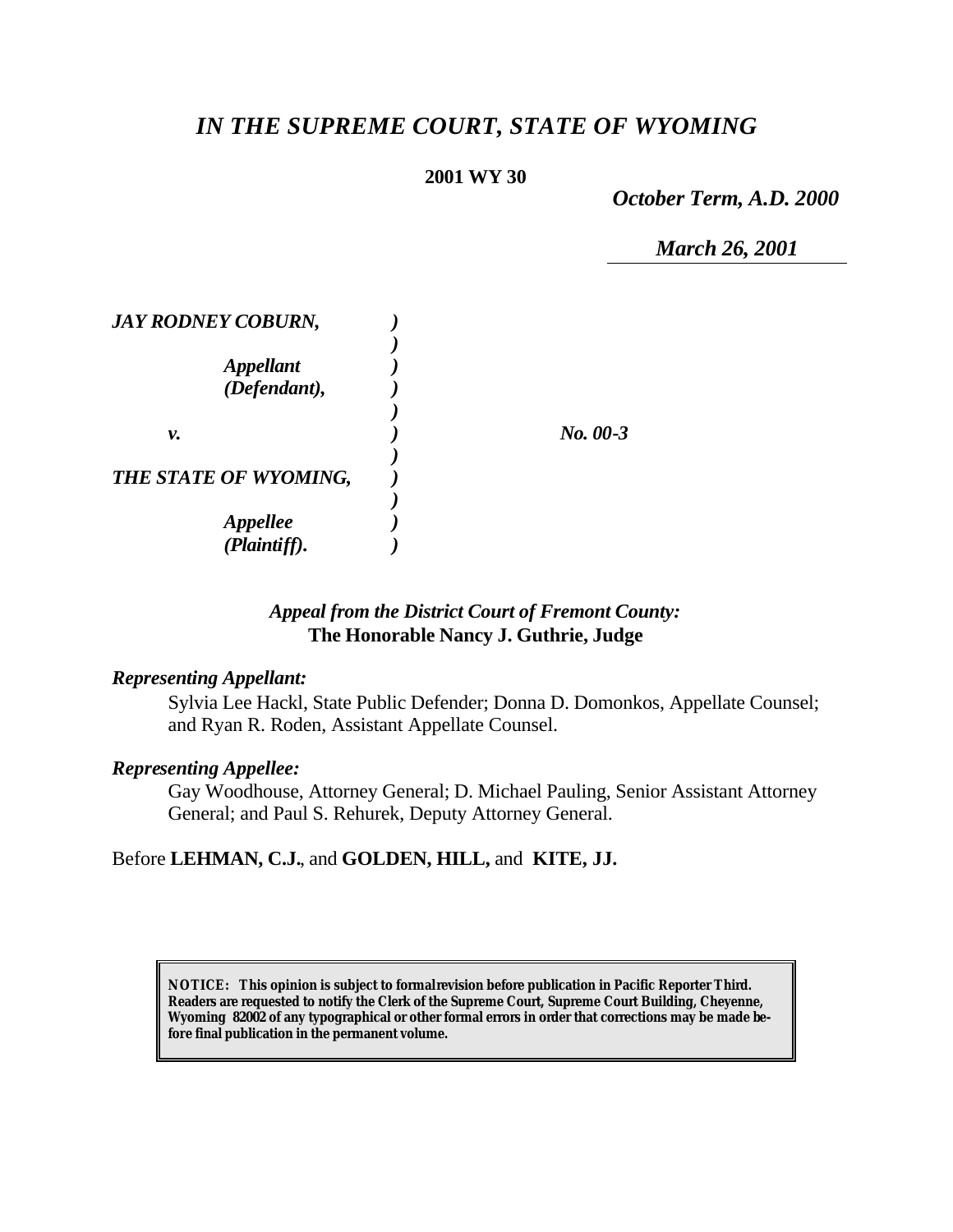#### **LEHMAN, Chief Justice.**

[¶1] Appellant Jay Rodney Coburn appeals from his conviction for aggravated assault and battery.

[¶2] We affirm.

#### *ISSUES*

[¶3] Coburn presents a single issue for review:

Whether the district court erred when it gave a jury instruction to the jury that had been proposed but then withdrawn by the defense, but had not been proposed by the prosecution, and which was not supported by the evidence, over the objection by appellant?

## *FACTS*

[¶4] On the night of November 28, 1998, Coburn was patronizing a bar in Riverton, Wyoming. The victim, Ronald Berg, was also a customer on this night. At approximately midnight, the two men exchanged some pushing and harsh words after bumping into each other. A bartender broke up the altercation. A short time later, while the victim was talking with his friends, he saw Coburn standing at the door, motioning for him to follow him outside. The victim perceived this invitation as one to go outside to fight, and he proceeded toward the exit. It took the victim approximately one to two minutes to get through the crowded bar. During those few minutes, Coburn positioned himself outside facing the door in a crouched position and had placed a standard-sized hunting knife in the waistband of his pants in the small of his back.

[¶5] Accounts as to exactly what happened next vary somewhat, but are fairly consistent that once the victim made his way outside, the two men immediately lunged toward each other. Once they separated, the victim noticed that Coburn had a knife. The victim wrapped a shirt around his hand and "bull-rushed" Coburn, taking him to the ground. The victim was ultimately able to get control of Coburn by lying across him, placing his right arm on Coburn's throat, and subduing the knife-brandishing arm by simply holding it to the ground. Witnesses agreed that at this point the victim did nothing more than restrain Coburn until the police arrived. It was not until the victim got up that he realized that he had been stabbed in the abdomen and again in his shoulder. He was taken to the hospital where doctors determined that his abdominal wound required immediate surgery as the knife nicked the outer lining of the large intestine.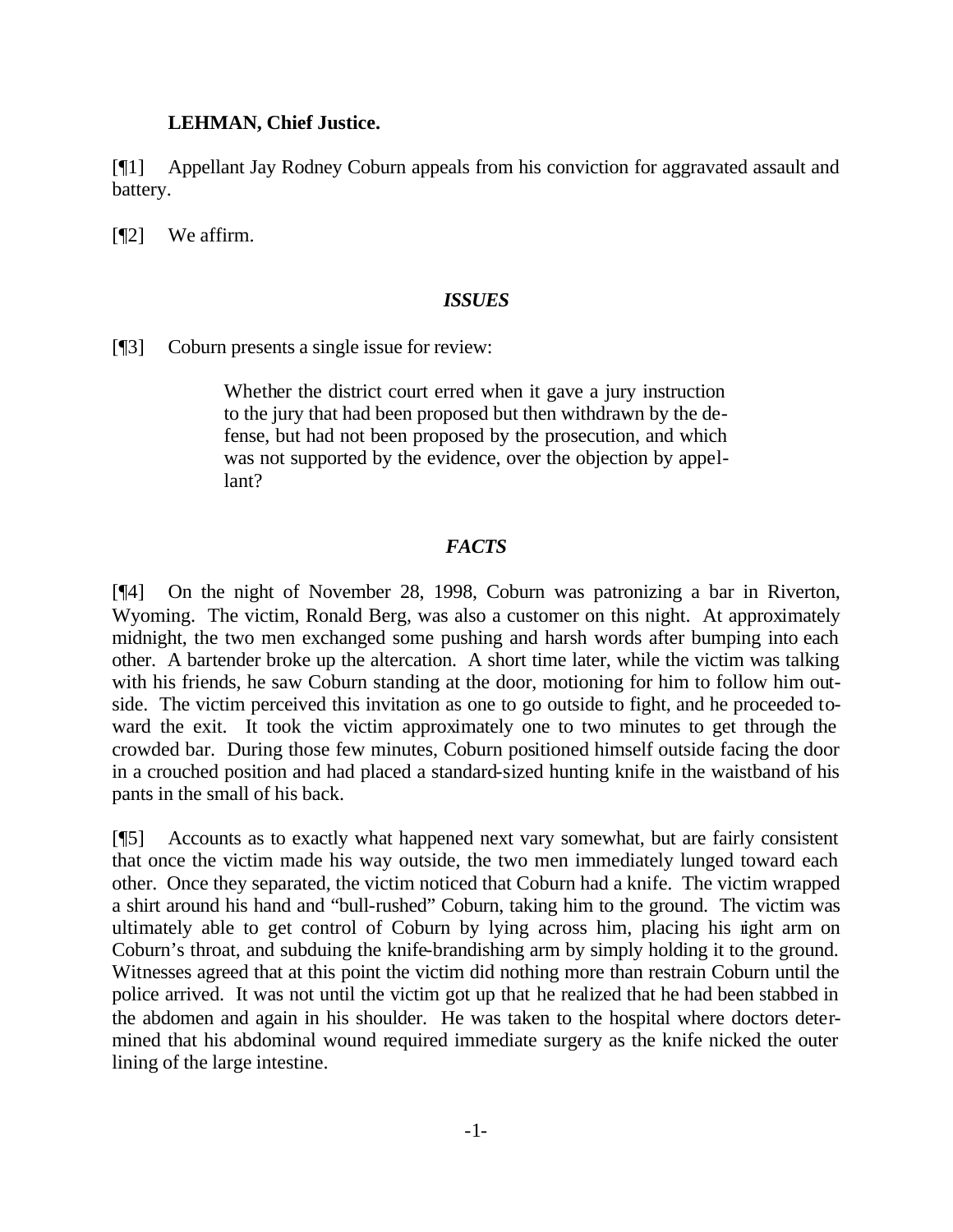[¶6] Coburn was arrested and charged with aggravated assault and battery. Coburn did not testify at his trial, but he asserted that he had acted in self-defense. At the jury instruction conference, Coburn objected to the giving of a self-defense instruction that related to situations where the defendant is the aggressor. Although he had originally proposed the instruction, he had ultimately decided to withdraw it, arguing that the evidence did not support the idea that he was the aggressor. The judge disagreed and gave the instruction along with other instructions on self-defense.

[¶7] The jury convicted Coburn of aggravated assault and battery, and the trial court sentenced him so serve a sentence of not less than three nor more than five years in the Wyoming State Penitentiary. The trial court also ordered Coburn to pay restitution to the victim in the amount of \$18,152.40. Coburn appeals his conviction.

## *DISCUSSION*

[¶8] Coburn contends that the trial court erred by giving a jury instruction that he had withdrawn and that the evidence did not support. The State replies that Coburn is under the mistaken impression that he has the right to prevent the jury from being instructed in a way that does not support his theory of defense.

[¶9] When we review claims of error that pertain to jury instructions, we review the jury instructions as a whole without singling out individual instructions or parts of them. *Ellison v. State*, 3 P.3d 845, 849 (Wyo. 2000). We give the trial courts great latitude in instructing the jury. *Merchant v. State*, 4 P.3d 184, 190 (Wyo. 2000). We "will not find reversible error in the jury instructions as long as the instructions correctly state the law and the entire set of instructions sufficiently covers the issues which were presented at the trial." *Id.* (quoting *Harris v. State*, 933 P.2d 1114, 1126 (Wyo. 1997)).

[¶10] The challenged instruction read:

Generally, the right to use self-defense is not available to an aggressor who provokes the conflict. However, if one provokes a conflict but thereafter withdraws in good faith and informs the adversary by words or actions of the desire to end the conflict and is thereafter pursued, that person then has the same right of self-defense as any other person. The person is justified in using force to the same extent that any other person would be who was acting in self-defense.

Coburn asserts that it was his prerogative to decide what jury instructions on his theory of defense were given to the jury. He further argues that the evidence did not support the instruction, maintaining that the victim was actually the aggressor.